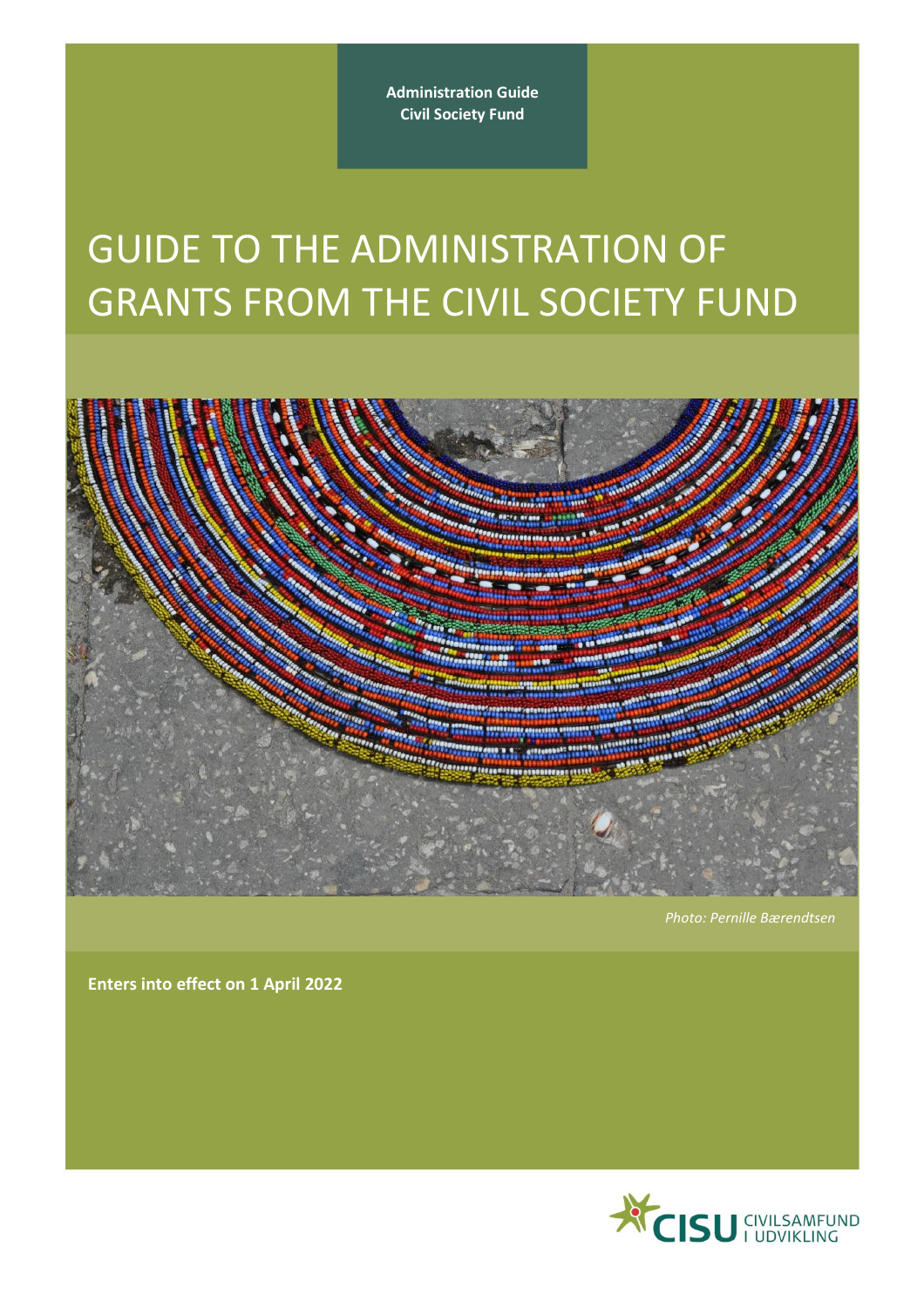# **CONTENTS**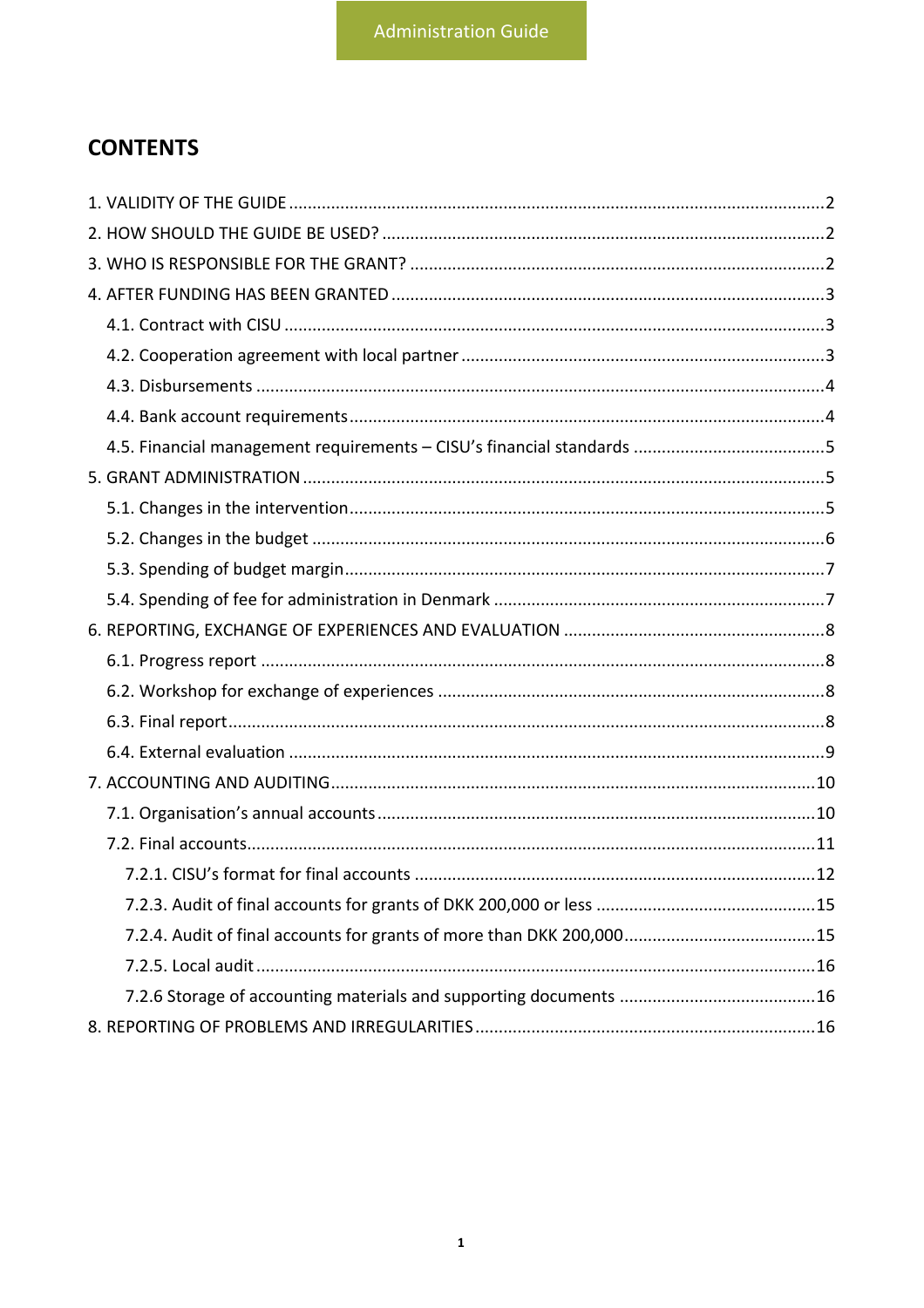# <span id="page-2-0"></span>**1. VALIDITY OF THE GUIDE**

This guide is valid for grants approved by the Civil Society Fund.

Please note that different administration guides apply in these cases:

- For programmes there is a special administration guide: 'Guide to the Administration of Programmes'. See [www.cisu.dk/program.](http://www.cisu.dk/program)
- The Danish Emergency Relief Fund (DERF) uses the 'DERF Grant Management Guide'. See [www.cisu.dk/derf.](http://www.cisu.dk/derf)

Please note that this guide will be continuously updated in response to any changes in the rules, or if anything in the text turns out to be unclear. The Danish organisation is responsible for always using the latest version.

# <span id="page-2-1"></span>**2. HOW SHOULD THE GUIDE BE USED?**

When you, as an organisation, receive a grant from one of CISU's funds, you commit yourselves to meeting a series of conditions and demands as regards to the way in which the funds are to be managed.

In this guide, you may read about:

- Your obligations concerning accounting, monitoring and reporting.
- How to administer the grant in practice.

It is important that you read this guide carefully and pay attention to whether you are complying with the rules throughout the intervention.

If you fail to administer the money correctly, you may – in the worst case – be obliged to refund the amount granted in whole or in part.

If, at a later stage, you wish to seek support from the Civil Society Fund for another intervention, the application will be assessed in view of your track record i.e., how you have managed and reported on previous projects.

## <span id="page-2-2"></span>**3. WHO IS RESPONSIBLE FOR THE GRANT?**

Grants from CISU's funds are awarded to the Danish organisation featuring as the applicant. The governing body of the Danish organisation is fully responsible for the funds being managed according to the rules and in accordance with the basis on which they have been granted.

For the governing body, this entails the following obligations, among others:

- The money must be spent on the purposes described in the application.
- Steps should be taken to prevent corruption and misuse of funds.
- There must be a policy of "Preventing Sexual Exploitation, Abuse and Harassment" (PSEAH).
- Financial procedures need to inspire confidence, including proper internal controls as well as bookkeeping and accounting in keeping with sound practices in this field. This means, for instance, that the intervention, the Danish applicant organisation and any partner organisations must be subject to external auditing.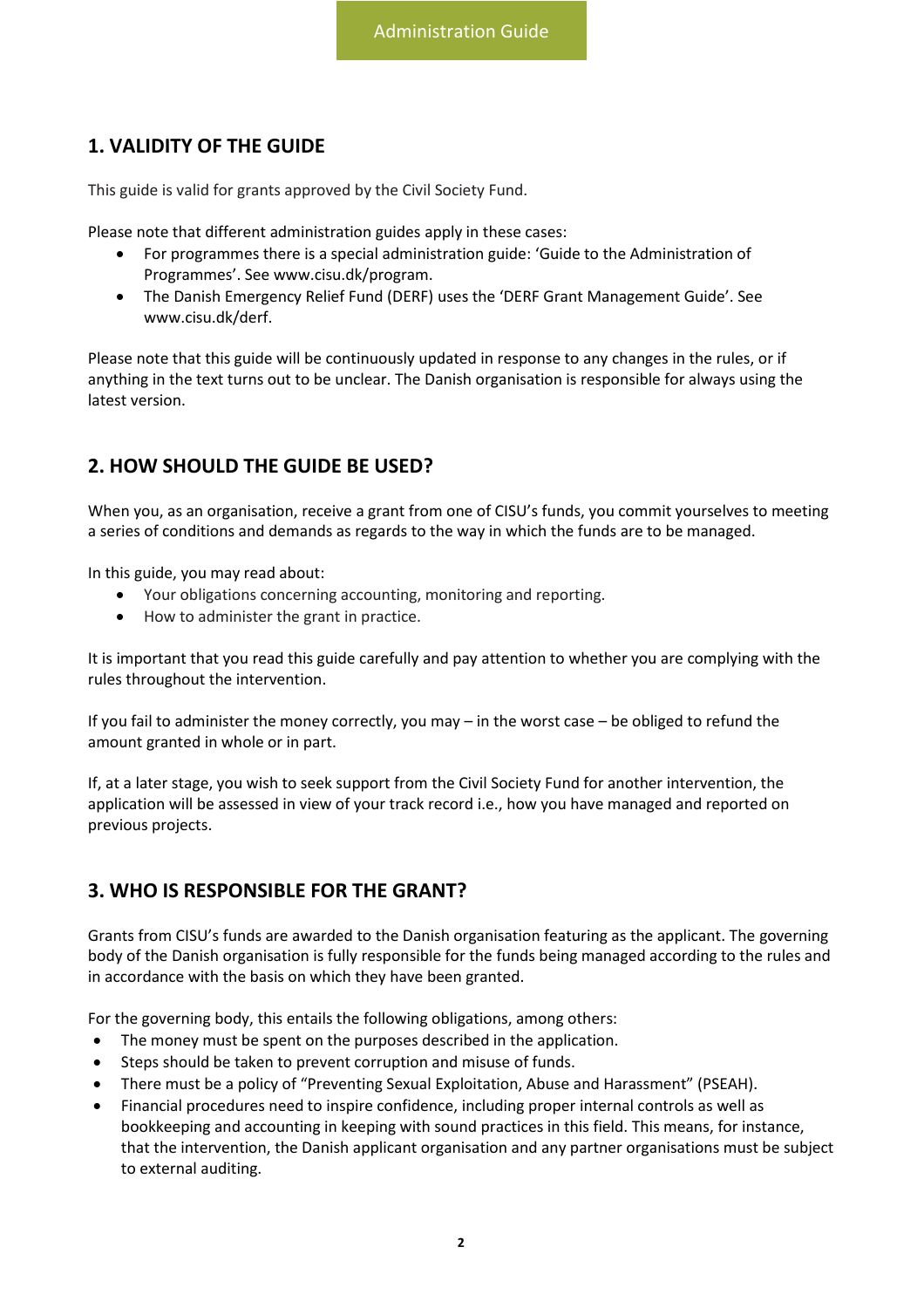- No entity which is party to the grant can be on the  $UN$  or  $EU$  list of sanctions.
- Significant problems and irregularities in the intervention must be reported as soon as possible, and no later than 14 days after they have come to the attention of the grant holder.
- Reports, accounts, and other mandatory documents regarding the intervention must be submitted according to the deadlines in the contract

## <span id="page-3-0"></span>**4. AFTER FUNDING HAS BEEN GRANTED**

#### <span id="page-3-1"></span>**4.1. Contract with CISU**

Once an application has been approved, CISU submits a signed contract to "Vores CISU" for the grant holding Danish organisation. Among the contract obligations of the organisation is to fulfil the requirements and conditions set out in this administration guide. The contract also informs the deadlines that must be met as regards to the grant.

The contract must be signed by the grant holder, either by hand or digitally, and returned to CISU via "Vores CISU" before the intervention can begin to be implemented. Only when CISU has received the signed contract may the first disbursement take place.

#### <span id="page-3-2"></span>**4.2. Cooperation agreement with local partner**

It is a requirement for all grants, regardless of size, that a cooperation agreement is made between the Danish organisation and the local lead partner or partners. For grants of more than DKK 500,000, it is also required to upload a signed copy of the cooperation agreement to CISU via 'Vores CISU'.

The cooperation agreement must contain the following anti-corruption clause:

"*No offer, payment, consideration or benefit of any kind, which could be regarded as an illegal or corrupt practice, shall be made, promised, sought or accepted - neither directly nor indirectly - as an inducement or reward in relation to activities funded under this agreement, incl. tendering, award or execution of contracts. Any such practice will be grounds for the immediate cancellation of this agreement/contract and for such additional action, civil and/or criminal, as may be appropriate. At the discretion of the Royal Danish Ministry of Foreign Affairs, a further consequence of any such practice can be the definite exclusion from any tendering for projects, funded by the Danish Ministry of Foreign Affairs".*

Furthermore, the cooperation agreement must contain the following PSEAH clause:

*"The parties agree to actively prevent sexual exploitation, abuse and harassment (PSEAH)*<sup>1</sup> *, and to ensure, in the best possible way, that the intervention is carried out in an environment free of all kinds of exploitation, abuse and harassment, sexually or otherwise, especially in the case of particularly vulnerable groups."*

<sup>1</sup> **Sexual harassment** *is understood as any kind of unwanted verbal, non-verbal or physical behavior of a sexual nature with the aim or impact that a person's dignity is violated, especially if it happens in a threatening, hostile, degrading, humiliating or offensive environment.* **Sexual exploitation** *is understood as attempts or actual abuse of position of power to exploit a person's vulnerability for sexual gain. This also applies to relationships where economic, social or political advantage is gained from another person on the basis of sexual exploitation.* **Sexual abuse** *can consist of either a threat of or actual physical abuse of a sexual nature.*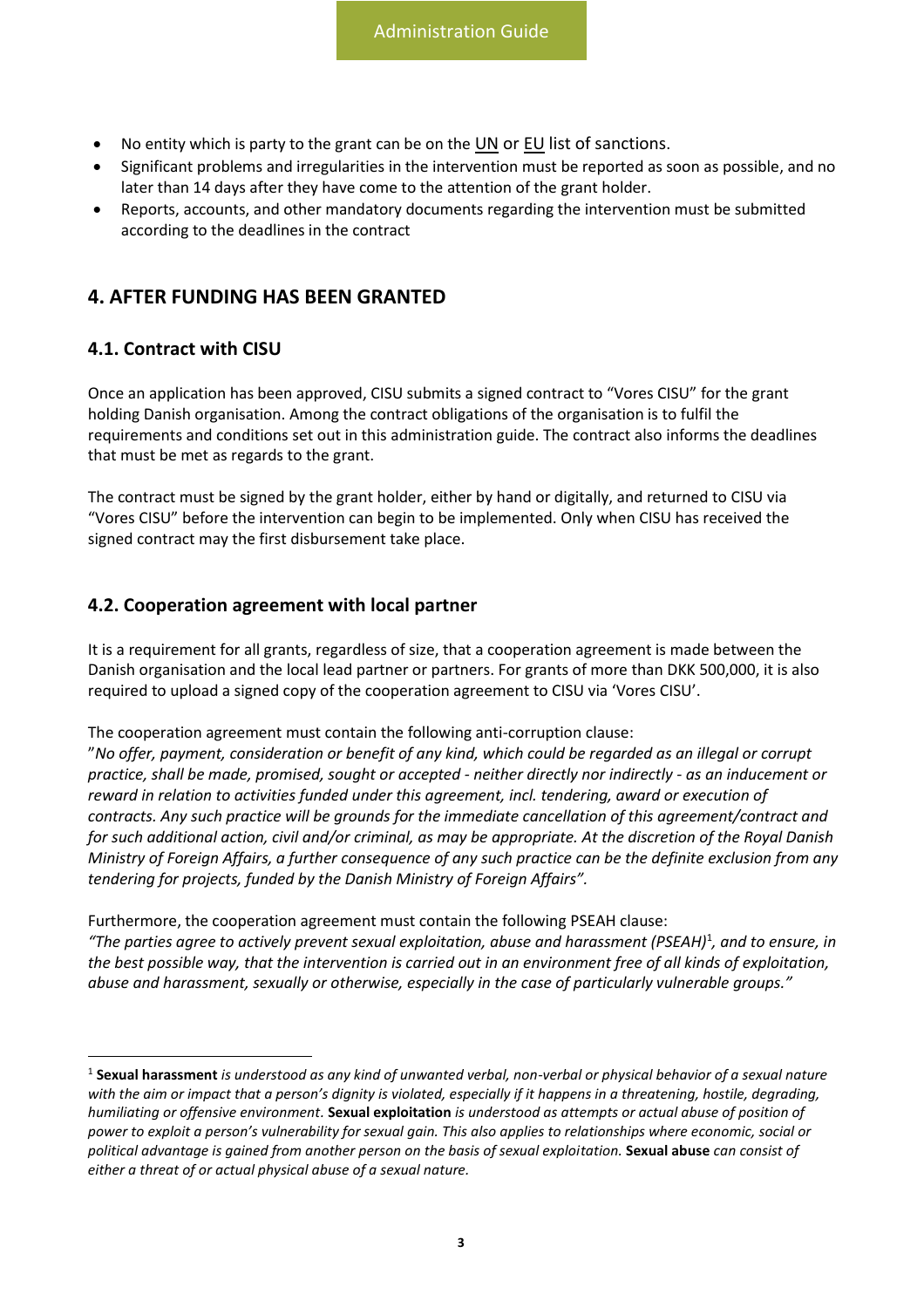The cooperation agreement formalises the intervention in question and should reflect the reciprocal nature of the partnership. Accordingly, it is important that it describes the responsibilities and obligations as well as the rights of all parties involved. CISU's website contains inspiration to draw up a cooperation agreement.

#### <span id="page-4-0"></span>**4.3. Disbursements**

To request a disbursement, the format to this effect must be used (in Danish), which is available on www.cisu.dk/skemaer. The first instalment of the grant can be paid out no earlier than one month before the intervention begins, and only after CISU has received a signed grant contract from the Danish organisation. The cooperation agreement must have been submitted and approved before the second instalment can be disbursed.

Please note that each disbursement may normally cover a maximum of six months.

The requested amount must adhere to the financing plan that was submitted as part of the grant application. If you wish to change the financing plan, please submit a new version, using the template on the disbursement format.

There are no set deadlines for disbursement requests, which may be submitted to "Vores CISU" at any time of the year. The processing time is approximately one week, although the procedure may take longer in periods with CISU closing days.

**Please note** that in the case of 'Support for Application Process', the amount granted will be paid out in a single instalment, which is why the full amount must be entered into the first disbursement request.

#### <span id="page-4-1"></span>**4.4. Bank account requirements**

The grant funds must be distinguishable from the Danish applicant organisation's and the local partner organisation's other funds. This can be ensured either be setting up a separate bank account or by means of the accounting system used. However, if an organisation is receiving several grants funded by CISU and/or the Danish Ministry of Foreign Affairs, the same bank account can be used for all of them, as long as it is possible to differentiate between funds from each of the various grants.

If the grant funds have not been deposited in a separate bank account, it is incumbent on the organisation to enter into a written agreement with the bank that any unspent grant funds deposited at any time belong to CISU, and that the bank is not entitled to set off this amount against the organisation's possible debt to the bank or to seize any part of it.

Such an agreement with the bank may say: "*As previously agreed, it is hereby confirmed that the bank will not set off deposits in the aforementioned account against any type of credit balance. The bank renounces this right based on the premise that the account balance consists of funds disbursed by CISU or of interest accrued on such funds."*

If a separate bank account is set up, it must be used for transfers to and from the local partner and spending in Denmark must also be paid into and from this account.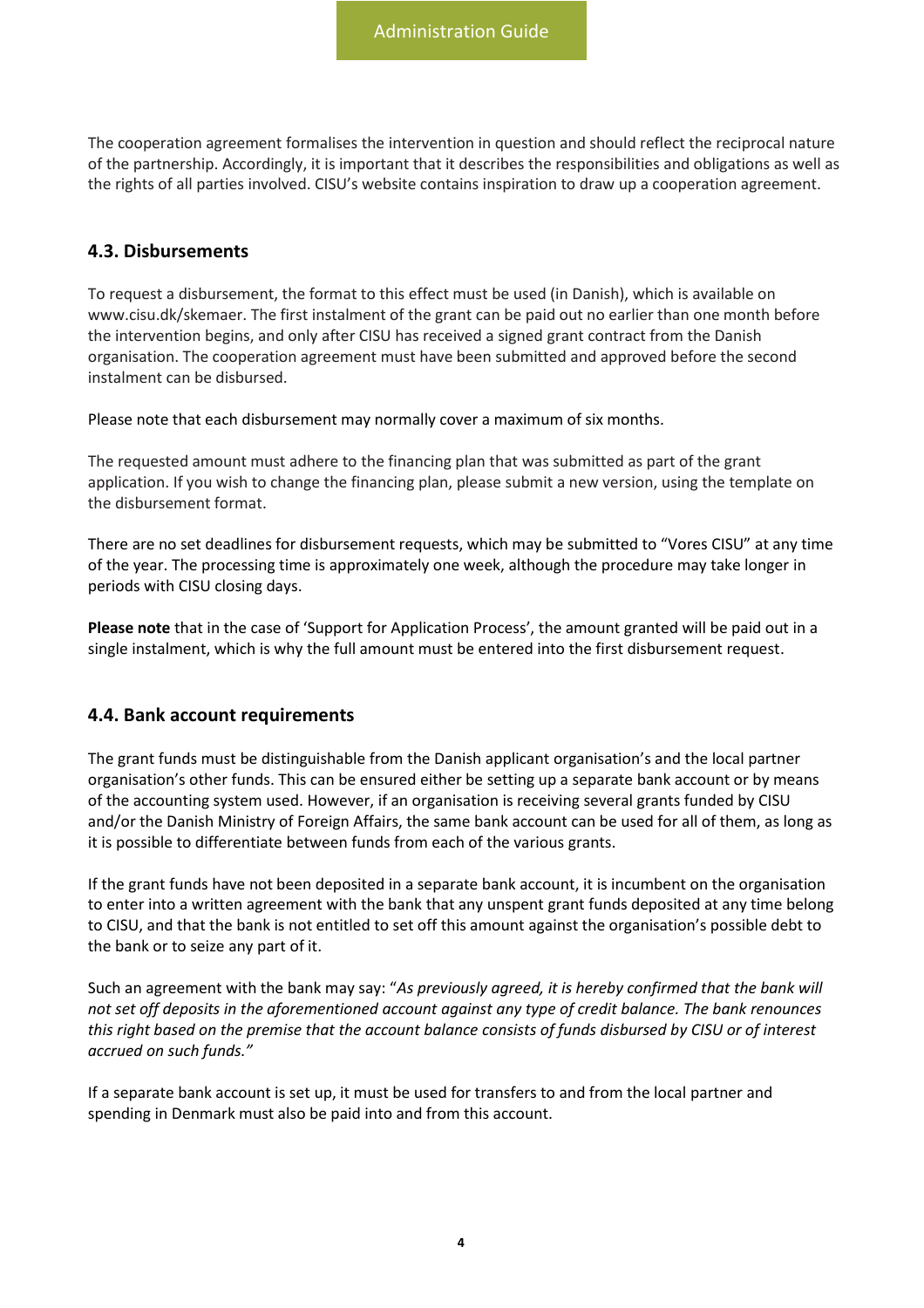**Keep in mind** the following:

- If salaries or fees for Danish staff are included in the budget, the organisation must be tax-registered in Denmark as appropriate.
- It is incumbent upon the Danish organisation to take out insurance for major project equipment, inventory, and staff to the extent possible both in Denmark and in the developing country of cooperation.
- When you have a grant from CISU's funds, separation of duties in your organisation is required. In relation to the bank, this means that you cannot have a sole power of attorney for the bank account to which the grant is deposited. Therefore, there must always be at least two people approving a payment at the bank.

#### <span id="page-5-0"></span>**4.5. Financial management requirements – CISU's financial standards**

Recipients of CISU grants must comply with CISU's financial standards, which are available on CISU's website. They specify the obligations of the Danish organisation and its local partner in relation to financial management, internal controls, etc., and they set out how to meet individual requirements. It is incumbent on the Danish organisation to inform the partner about the standards and to follow up in case the partner fails to live up to the requirements in force.

The financial standards are found in three versions according to the size of the grant: up to DKK 200,000; above DKK 200,000; and above DKK 1 million. Each implementing partner organisation must comply with the standard pertaining to the part of the budget for which it is responsible. The Danish organisation must adhere to the version of the financial standards corresponding to the largest grant that it holds or is applying for.

The Danish organisation must comply with the standards from the outset of the intervention. The local partner has six months from implementation begins to achieve compliance with the financial standards and reporting on this matter must be submitted to CISU in a progress or final report.

The Danish organisation is required to go through the financial standards with the local partner both during the application process and during implementation of the intervention to ensure that the financial standards are adhered to.

## <span id="page-5-1"></span>**5. GRANT ADMINISTRATION**

#### <span id="page-5-2"></span>**5.1. Changes in the intervention**

Funds received from CISU must be spent in accordance with the basis on which it was granted, i.e., as set out in the approved application and budget, as well as other documents that were presented in order to obtain the grant. Nevertheless, it can become necessary to make changes in the course of the intervention.

The following types of changes require prior approval by CISU:

- Changes in the approved intervention period e.g., an extension.
- Changes in the objectives, partnerships or target groups of the intervention e.g., if there is a need to cancel or a wish to add activities that will affect the realisation of the objectives defined for the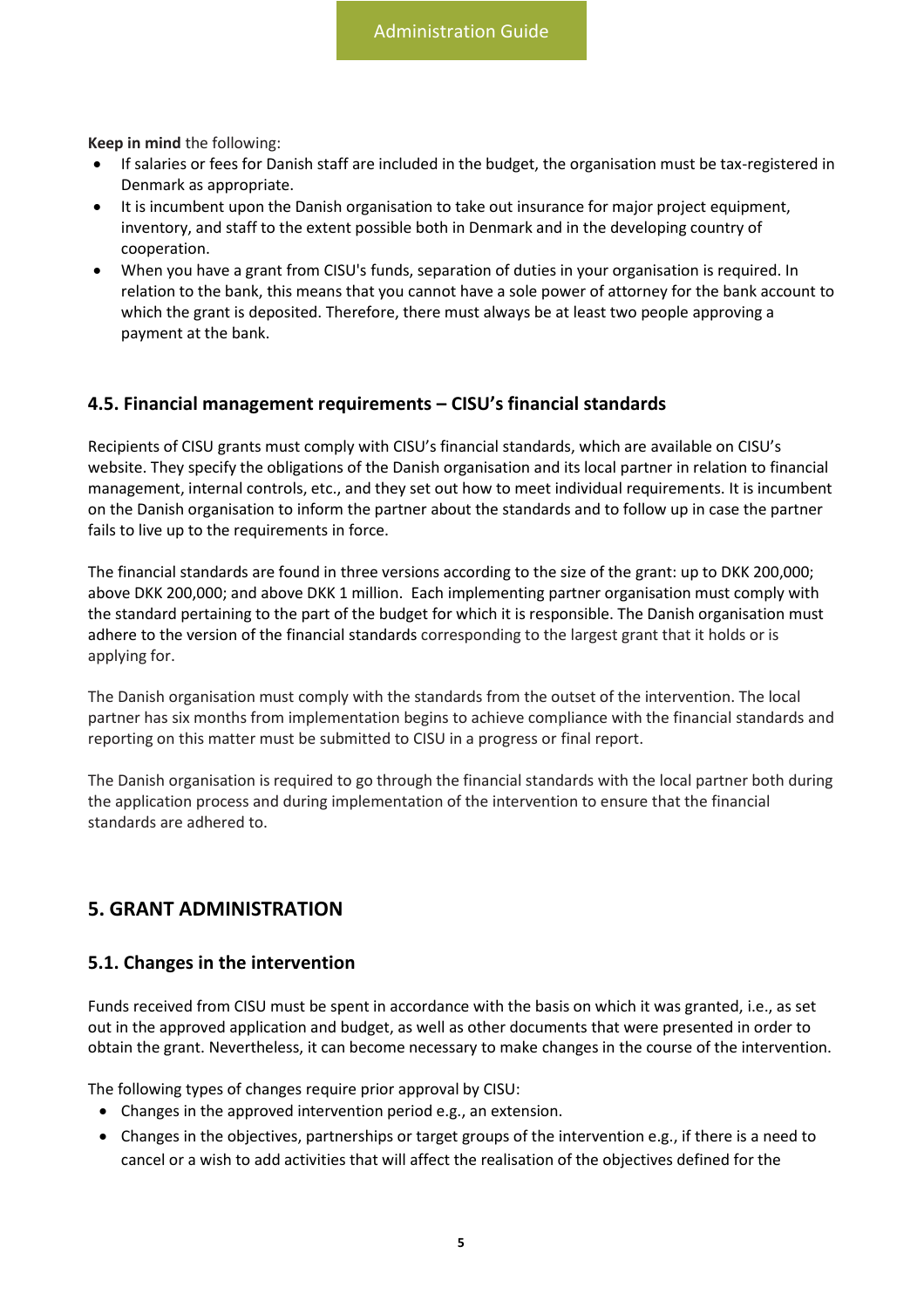intervention.

• Specific changes regarding the approved budget. See next section on budget revisions.

Changes that do not involve any of the above points need not be approved by CISU in advance. Instead, they must be informed and justified in the subsequent progress or final report and in the final accounts.

Requests for changes in the intervention are submitted to "Vores CISU", using the form "Request for change of intervention, intervention period and/or budget", which is available on www.cisu.dk/skemaer. CISU needs to receive the request well in advance and not after the intervention has been completed.

In case of changes that alter the grant basis, e.g., change of partner, one of CISU's grant consultants must approve the change. In this case, CISU will need the original, approved application, in which all the proposed changes are entered and clearly marked. If the proposed change has budgetary implications, the detailed budget with changes clearly marked, must also be submitted to CISU. Finally, the Danish organisation must write a statement on 1-2 pages, outlining the background to the change. The documents that cannot be uploaded to "Vores CISU" must be sent to puljer@cisu.dk.

## <span id="page-6-0"></span>**5.2. Changes in the budget**

The intervention must be implemented within the framework of the budget approved. Nevertheless, it can become necessary to make budget reallocations in the course of the intervention without exceeding the total amount granted.

The following types of deviations from the original budget require prior approval from CISU:

- When reallocation between the main budget line exceed 10% of the lowest budget line being raised or lowered.
- When reallocation concerns the budget for wages, other personnel expenditure<sup>2</sup> or auditing.
- Specific changes in regard to spending from the budget margin elaborated in the next section.

**Please note** that no funds can be reallocated to main budget line 9: 'Information in Denmark'. This is due to the fact that unbudgeted information funds have been transferred to CISU's Information Fund, and because one cannot receive more than 2% for project-related information in Denmark per grant. If planned information activities are carried out more economically than what was budgeted for, it is possible to transfer funds from budget line 9 to other budget lines. However, if the information activities are not implemented, the funds must be transferred to CISU.

Changes that do not involve any of the above points need not be approved by CISU in advance but should instead be reported and justified in the subsequent progress or final report and in the final accounts.

Requests for budget changes are submitted to "Vores CISU", using the form "Request for change of intervention, intervention period and/or budget", which is available on www.cisu.dk/skemaer. CISU needs to receive the request well in advance and not after the intervention has been completed.

 $^2$  Special statutory personnel expenditure, such as taxes, social security contributions and the like, as well as local spending on insurance, safety training etc.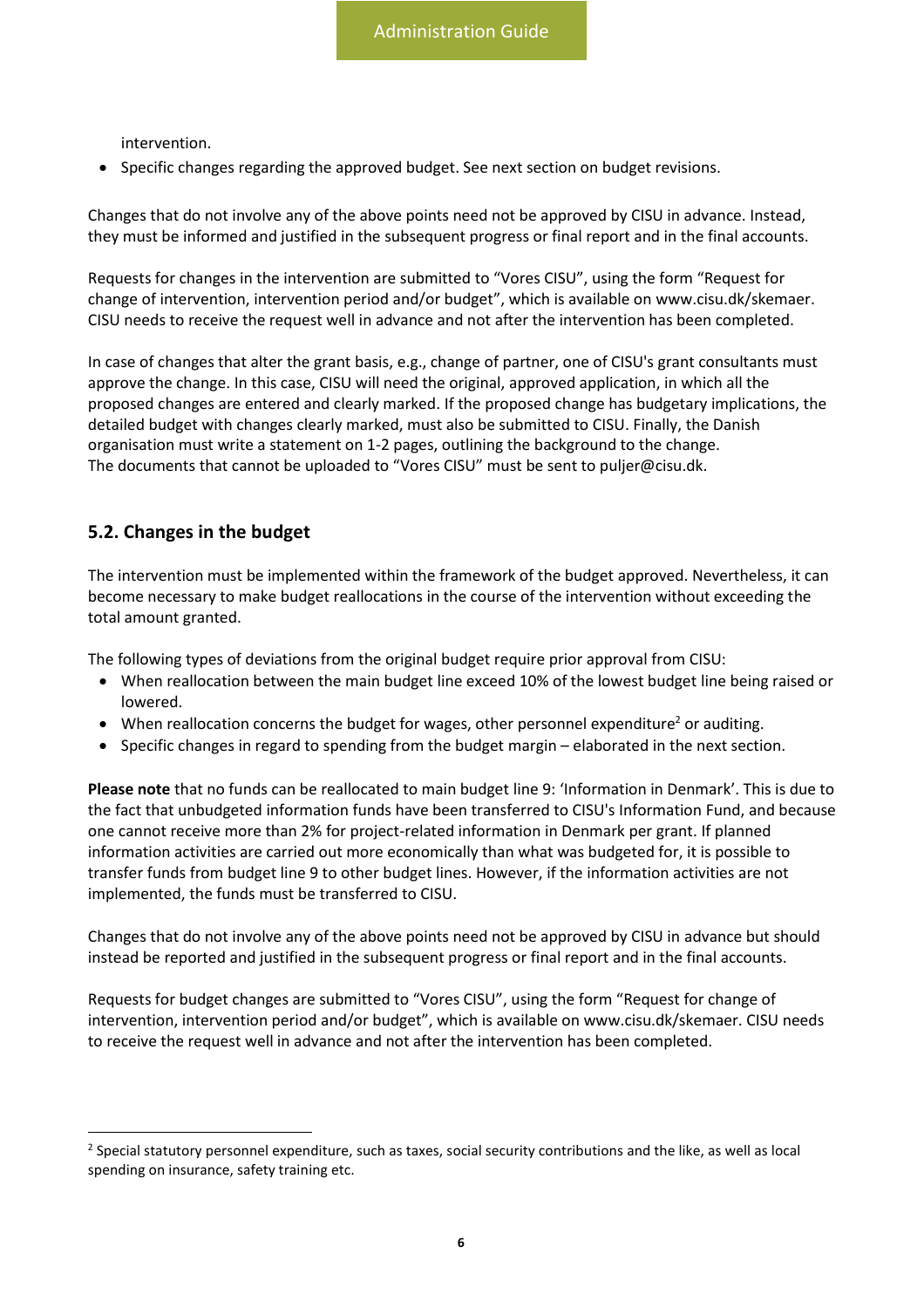## <span id="page-7-0"></span>**5.3. Spending of budget margin**

In the budget, an amount has been allocated for 11: 'Budget margin'. At least 6% and at most 10% of budget line 10: 'Total project costs' must be set aside for this. You may allocate funds from the budget margin if unexpected expenditure arises in relation to the other budget lines, e.g., to cover an increase in prices, wages, exchange rates and interest costs in Denmark and for the local partner. Reallocations of the budget margin must always be in pursuit of the overall objective of the intervention.

Generally, spending from the budget margin need not be approved by CISU beforehand. However, you do need approval if you want to spend the budget margin on:

- Expanding or reformulating the intervention.
- Wages, other personnel expenditure<sup>3</sup> or auditing.

**Please note** that no funds from the budget margin may cover expenditure pertaining to main budget line 9: 'Information in Denmark'.

Any spending of the budget margin that has not been approved by CISU in advance must be reported and justified in the subsequent progress report (a long with a revised budget) and in the final accounts.

Requests regarding spending of the budget margin are submitted to "Vores CISU", using the form "Request for change of intervention, intervention period and/or budget", which is available on [www.cisu.dk/skemaer.](http://www.cisu.dk/skemaer) CISU needs to receive the request well in advance and not after the intervention has been completed.

### <span id="page-7-1"></span>**5.4. Spending of fee for administration in Denmark**

The budget reserves up to 7% of the 'Total Costs' (budget line 12) as a contribution towards administration in Denmark. In the accounts, this administration fee must always be calculated as a percentage of actual spending of the grant. Accordingly, if you spend less than the amount budgeted, there will be a lower amount available for administration in Denmark.

The administration fee should cover the Danish organisation's general additional administrative expenditure in connection with the grant. The boundary between general administrative costs and direct intervention costs may not be clear-cut, but the following types of expenses within the organisation are examples of what can be covered by the administration fee:

- Expenditure on administration and accounting for the organization itself (i.e., not related to project activities).
- Visits and supervision visits that are not part of the activity-specific supervision.
- Recruitment and selection of non-project staff.
- Contact/dialogue with CISU (other than participation in the coordination of activities funded by the project).
- Fundraising.
- Preparation of applications and negotiation proposals.
- Compliance with administrative and regulatory reporting tasks in relation to the organization (e.g.,

 $3$  Special statutory personnel expenditure, such as taxes, social security contributions and the like, as well as local spending on insurance, safety training etc.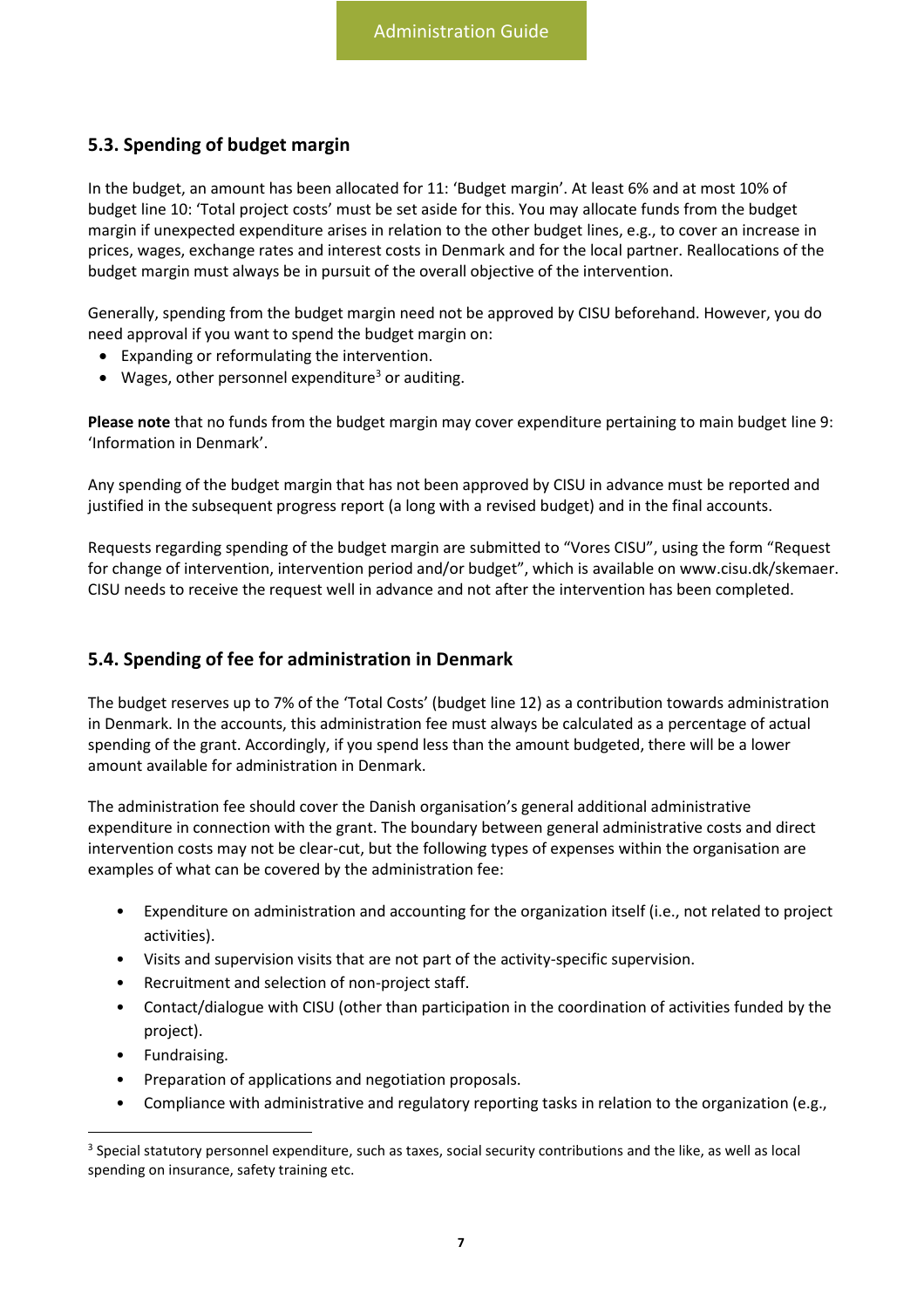VAT, auditing of the organization's financial statements).

- General tasks with budgeting and accounting.
- The involvement of the organization's management in development cooperation (management refers to members of the various governing bodies).

**Note:** In the final accounts submitted to CISU, the Danish organisation is not required to give details of how the administration fee has been spent. However, these funds must be included in the organisation's annual accounts.

## <span id="page-8-0"></span>**6. REPORTING, EXCHANGE OF EXPERIENCES AND EVALUATION**

Having been awarded a grant from one of CISU's funds, you are committed to meeting a series of deadlines, all of which are to be found in the contract with CISU signed before the intervention begins.

If any deadlines are changed in the course of the intervention period, a confirmation of this will be sent via "Vores CISU" to the registered contact person.

#### <span id="page-8-1"></span>**6.1. Progress report**

For interventions lasting 24 months or more, a progress report must be submitted halfway through the intervention period. The exact deadline will be set out in the contract with CISU and is to be found at "Vores CISU".

CISU's progress reporting format must be used, available on www.cisu.dk/skemaer. A signed version of the progress report must be uploaded to "Vores CISU".

**Please note** that in the case of Support for Co-Financing, progress reporting adheres to the format prescribed by the intervention's main donor.

#### <span id="page-8-2"></span>**6.2. Workshop for exchange of experiences**

Every year, CISU hosts workshops aimed at exchanging experiences between all organisations that have been awarded a grant from one of CISU's funds. Organisations are required to take part once, if the intervention period is 12 months or longer.

CISU will send a workshop invitation directly to the contact person for the intervention. Members of the Danish organisation attending a workshop are expected to be deeply familiar with the intervention.

#### <span id="page-8-3"></span>**6.3. Final report**

After the intervention has ended, a final report on the intervention must be submitted. CISU's format should be used and is available on www.cisu.dk/skemaer. A signed version of the final report must be uploaded to "Vores CISU".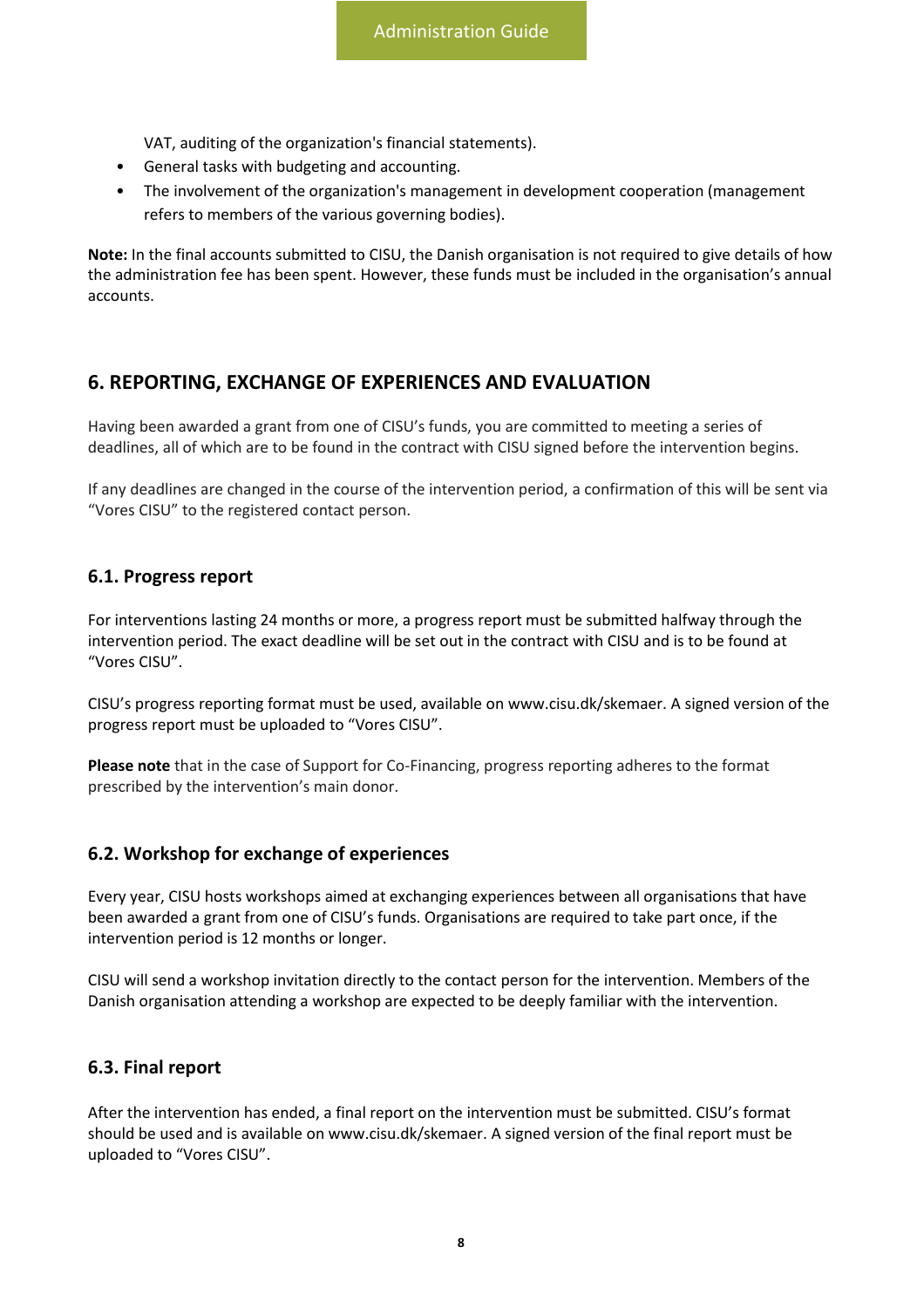All recipients of grants from CISU funds must write a brief synthesis (maximum ten lines) on what has been achieved by means of the intervention. This text will be used by CISU to help communicate results. To the extent relevant, the report is supplemented by photos, videos, documents and screenshots from social media or other material that has been produced during the intervention and can be shared electronically with CISU.

See specific **requirements** regarding formats and deadlines for each support modality in the table below.

| <b>Support modality</b>                                                                                                                                                                            | <b>Reporting format</b>                                                                                                                                                                                                                                                                                                                                                                                                                                                                                                                                                                            | <b>Deadline</b>                                                                                                                                                                                                |
|----------------------------------------------------------------------------------------------------------------------------------------------------------------------------------------------------|----------------------------------------------------------------------------------------------------------------------------------------------------------------------------------------------------------------------------------------------------------------------------------------------------------------------------------------------------------------------------------------------------------------------------------------------------------------------------------------------------------------------------------------------------------------------------------------------------|----------------------------------------------------------------------------------------------------------------------------------------------------------------------------------------------------------------|
| <b>Small-Scale</b><br><b>Interventions</b>                                                                                                                                                         | The final report is drawn up in CISU's format for Small-<br>Scale Interventions. It must be submitted in writing, even if<br>you originally submitted an application by video.                                                                                                                                                                                                                                                                                                                                                                                                                     | No later than one<br>month after<br>completing the<br>intervention.                                                                                                                                            |
| <b>Citizen</b><br>Participation<br>Intervention,<br><b>Development</b><br>Interventions and<br><b>Rebuilding Civic</b><br><b>Space Interventions</b><br><b>Support for Co-</b><br><b>Financing</b> | The final report is drawn up adhering to CISU's format for<br>Citizen Participation Interventions, Development<br>Interventions and Rebuilding Civic Space Interventions.<br>In the case of grants of more than DKK 2 million, an<br>external evaluation of the intervention is attached.<br>The final report submitted to the main donor is also sent<br>to CISU. If it has not been drawn up in Danish or English,<br>however, the organisation must send a brief summary in<br>one of these two languages to CISU. CISU may demand<br>additional reporting if the format used by the main donor | Grant of up to DKK<br>200,000: no later<br>than two months<br>after completing the<br>intervention.<br>Grant of more than<br>DKK 200,000: no later<br>than six months after<br>completing the<br>intervention. |
|                                                                                                                                                                                                    | fails to satisfy the requirements of the Civil Society Fund.                                                                                                                                                                                                                                                                                                                                                                                                                                                                                                                                       |                                                                                                                                                                                                                |
| <b>Support for</b><br><b>Application Process</b>                                                                                                                                                   | The final report is drawn up adhering to CISU's format for<br>Support for Application Process. The final report is                                                                                                                                                                                                                                                                                                                                                                                                                                                                                 | No later than one<br>month after                                                                                                                                                                               |
|                                                                                                                                                                                                    | submitted to CISU along with the final version of the<br>application resulting from the application process.<br>The final decision of the main donor must be notified to<br>CISU, as soon as it is made known.                                                                                                                                                                                                                                                                                                                                                                                     | completing the<br>intervention.                                                                                                                                                                                |

#### <span id="page-9-0"></span>**6.4. External evaluation**

For grants above DKK 2 million, an external evaluation of the intervention is required. The external evaluation report is uploaded along with the final report to "Vores CISU" no later than six months after the intervention has been completed. The final report should address the findings and recommendations of the evaluation.

The evaluation must comply with Danida's minimum requirements as quoted here<sup>4</sup>:

• Be independent: the evaluation must be conducted by an external, independent person. Thus, support

<sup>4</sup> The quote is from "General Principles Governing Support to Development Activities Implemented by Danish Civil Society Organisations". The latest version in Danish is from January 2016, but the latest version in English (which sets out the same minimum requirements) is from 2011 and [available here.](file:///C:/Users/Rasmus%20Sonderriis/Downloads/Generalprinciplessamletengelsk150211ashx.pdf)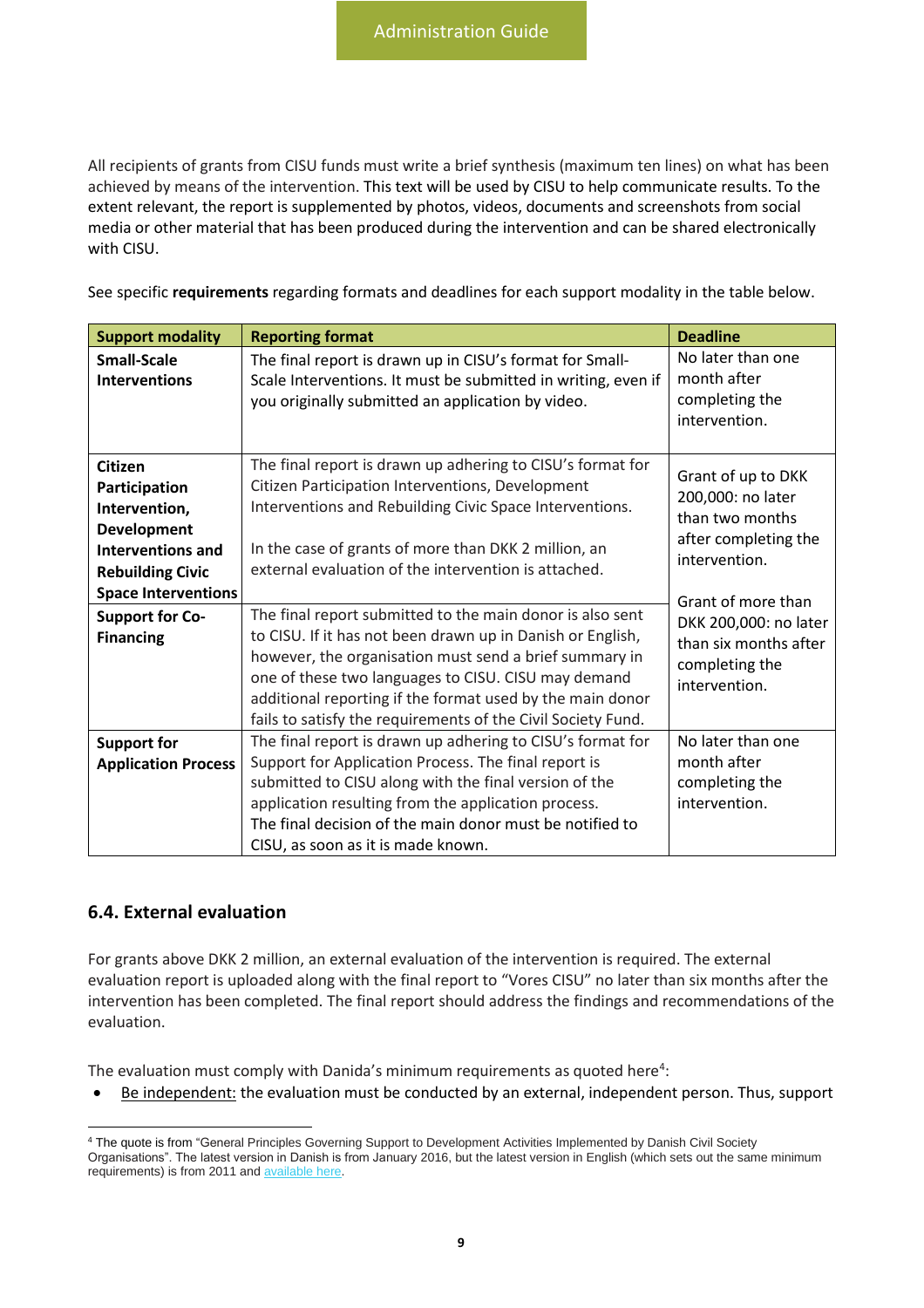cannot be given for evaluations where the organisation's employees, members or others involved in the activities conduct the evaluation. However, it is possible to allocate resources in the budget for such persons to support the realisation of the external evaluation.

- Contain considerations relating to the DAC's evaluation criteria: relevance of the activity's objective, efficiency of resources in relation to result, effectiveness in relation to meeting goals, the direct and indirect impact of the activities and the sustainability of the activities. It will not be relevant in all cases to include all the criteria. However, it is important that the organisation makes it clear why certain criteria have been included while others have not.
- Have its report published on the Danish organisation's website. Moreover, the organisation must inform and submit the evaluation report to CISU, when it is published on the website.

## <span id="page-10-0"></span>**7. ACCOUNTING AND AUDITING**

Grant-holders must submit both their organisation's annual accounts and the final accounts for the grant. The requirements vary between the different types of intervention and depend on the duration of the intervention period and the amount granted.

#### <span id="page-10-1"></span>**7.1. Organisation's annual accounts**

When an organisation holds one or more grants from CISU, it is required that the organisation's annual accounts are audited by an independent, certified auditor. If the organisation exclusively holds **grants of DKK 200,000 or less**, the audit may be conducted by an auditor without professional certification who is appointed by the organisation. In this case, the auditor must meet the usual demands for having no conflict of interest, i.e. no circumstance must give rise to doubts as to the person's impartiality

For **grants above DKK 200,000** the Danish grant-holder's annual organisational accounts must be uploaded to "Vores CISU".

The deadline is 1 July and appears on the list of deadlines (Milepæle) concerning the grant in 'Vores CISU'.

The following documents must be uploaded to "Vores CISU":

- **The organization's audited annual accounts** for the previous financial year signed by the auditor and by the person authorised to do so on behalf of the organisation, either by hand or by digital signature.
	- ➢ The annual accounts must include an **audit report** signed by an independent, certified auditor. In the case of emphasis of matter or modified opinion in the audit report, CISU may request a long-form audit report or other documents that elaborates on the auditor's emphasis/opinion.
	- ➢ The annual accounts must, as a minimum, contain an **income statement** with income (including income from membership fees or contributions as well as any administrative contributions from CISU projects) and expenses as well as a **balance sheet** where the equity is stated.
	- $\triangleright$  It must appear from the annual accounts that the organisation has a minimum of 50 paying members or financial contributors. If it does not appear from the annual accounts, CISU can request other documentation, such as a list of members and a bank statement showing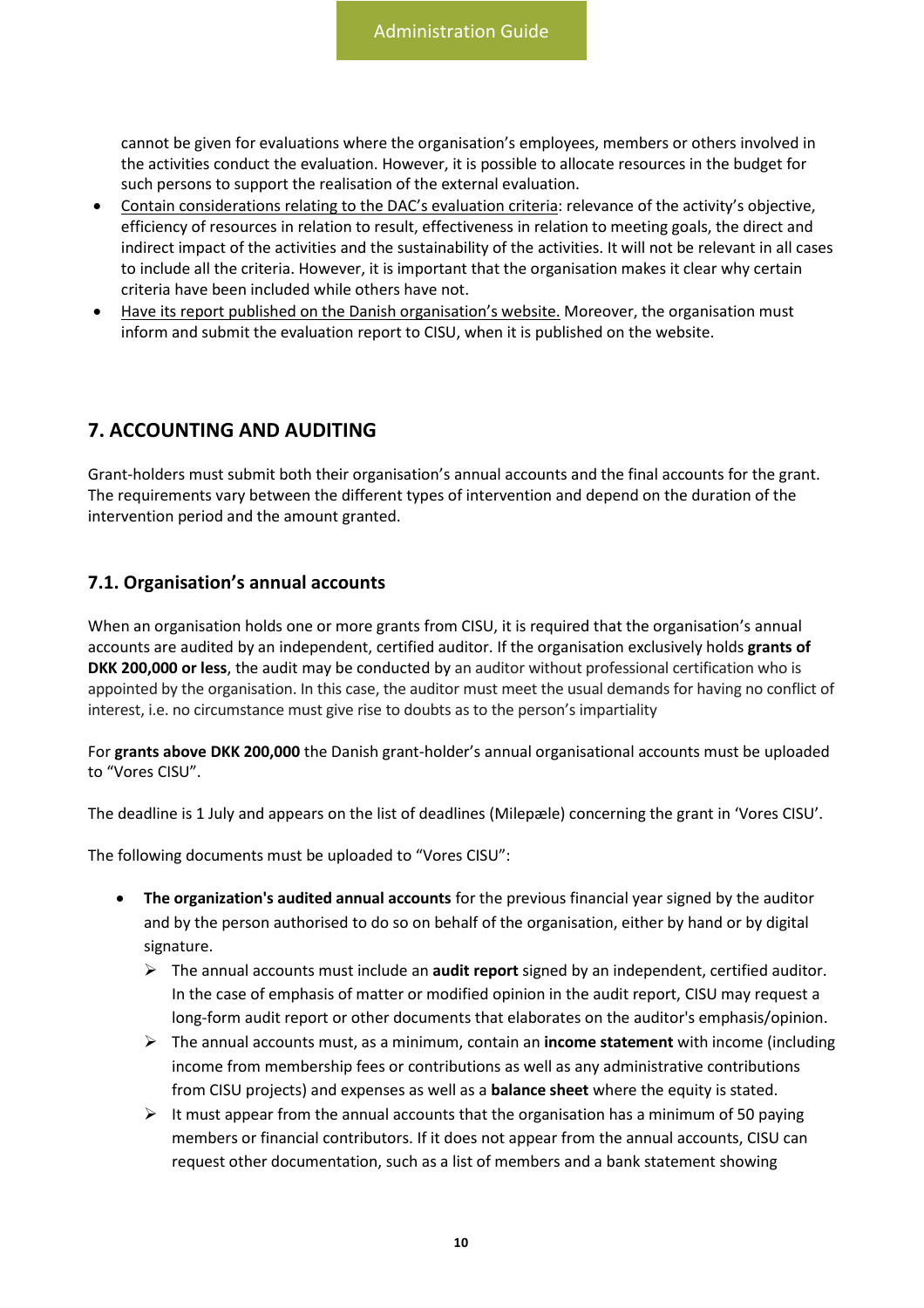payments of the membership fees.

- ➢ The annual accounts must also contain a **note** for each grant showing the payment by CISU per year, the consumption of the grant during the year (including a calculation of the Danish administrative contribution), and unused funds at the end of the financial year. Please use CISU's format for the note, which can be found at www.cisu.dk/skemaer.
- $\triangleright$  The note should preferably be included in the audited annual accounts of the organization. Alternatively, it must be audited separately and signed by the auditor and the organization's authorized signatories.
- $\triangleright$  The note must be subject to financial audit.
- **The organization's annual report** either as a separate publication or the chairperson's report from the latest General Assembly.



#### <span id="page-11-0"></span>**7.2. Final accounts**

After the intervention has been completed, you need to draw up the final accounts for the grant, using CISU's format to this effect, which is available on www.cisu.dk/skemaer. A signed version of the final accounts must be uploaded to "Vores CISU".

The table below specifies the requirements regarding formats and auditing, as well as the deadlines for each grant modality.

| <b>Support modality</b>       | <b>Accounting format</b> | <b>Auditing</b>              | <b>Deadline</b>             |
|-------------------------------|--------------------------|------------------------------|-----------------------------|
| <b>Small-Scale</b>            | The final accounts       | The audit is carried out by  | The accounts are            |
| <b>Interventions, Citizen</b> | are drawn up             | an auditor appointed by      | submitted to the auditor    |
| Participation                 | adhering to CISU's       | CISU.                        | no later than two months    |
| <b>Interventions and</b>      | format to this effect.   |                              | after the completion date.  |
| <b>Rebuilding Civic Space</b> |                          |                              | The audited accounts must   |
| <b>Interventions</b>          |                          |                              | be uploaded to "Vores       |
| of less than DKK              |                          |                              | CISU" no later than three   |
| 200,000                       |                          |                              | months after the            |
|                               |                          |                              | completion date.            |
| <b>Citizen Participation</b>  | The final accounts       | The audit is conducted by an | The audited accounts must   |
| Interventions,                | are drawn up             | independent, certified       | be uploaded to "Vores CISU" |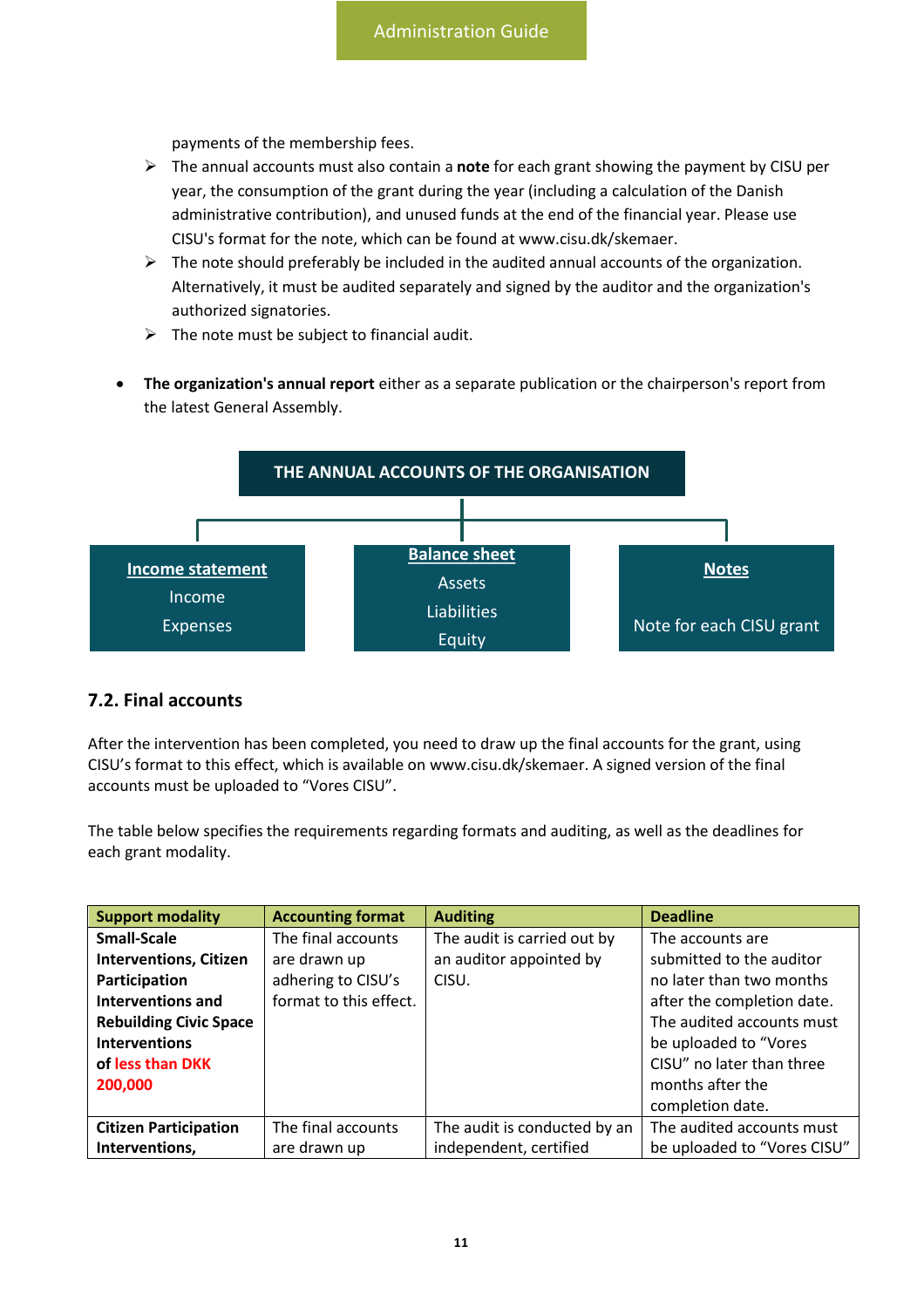| <b>Development</b><br><b>Interventions and</b><br><b>Rebuilding Civic Space</b><br><b>Interventions of more</b><br>than DKK 200,000 | adhering to CISU's<br>format to this effect.                                                                                                                                                                                                                                                                                                                                          | auditor who is appointed by,<br>and signs an agreement<br>with, the Danish<br>organisation.                                                                                                                                                                | no later than six months<br>after the completion date.                                                                                                                                                 |
|-------------------------------------------------------------------------------------------------------------------------------------|---------------------------------------------------------------------------------------------------------------------------------------------------------------------------------------------------------------------------------------------------------------------------------------------------------------------------------------------------------------------------------------|------------------------------------------------------------------------------------------------------------------------------------------------------------------------------------------------------------------------------------------------------------|--------------------------------------------------------------------------------------------------------------------------------------------------------------------------------------------------------|
| <b>Support for</b><br><b>Application Process</b>                                                                                    | The final accounts<br>are drawn up<br>adhering to CISU's<br>format to this effect.                                                                                                                                                                                                                                                                                                    | The management report<br>must be signed by the<br>organization's authorized<br>signatories.<br>The accounts for the<br><b>Support for Application</b><br>Process must be entered<br>into the subsequent audited<br>annual accounts of the<br>organisation. | The audited accounts must<br>be submitted to CISU no<br>later than two months after<br>the completion date.                                                                                            |
| <b>Support for Co-</b><br><b>Financing</b>                                                                                          | The audited<br>accounts submitted<br>to the main donor<br>are also sent to<br>CISU.<br>CISU may demand<br>additional reporting<br>if the format used by<br>the main donor fails<br>to satisfy the<br>requirements of the<br>Civil Society Fund.<br>The income<br>statement in CISU's<br>format for final<br>accounts must be<br>filled in and<br>attached to the<br>audited accounts. | The audit is carried out on<br>the basis of the main<br>donor's audit instructions.<br>The income statement in<br>CISU's accounting format<br>must be signed by those<br>authorised to do so for the<br>organisation.                                      | The main donor's deadlines<br>must be adhered to. At the<br>same time as the audited<br>accounts are submitted to<br>the main donor, the audited<br>accounts and income<br>statement are sent to CISU. |

**Please note** that it is the amount of the CISU grant that determines which rules apply to the final accounts. In other words, if the CISU contribution is DKK 200,000 or less, whereas the combined accounts including other sources of funding are above DKK 200,000, the rules in force are those for grants of up to DKK 200,000.

#### <span id="page-12-0"></span>**7.2.1. CISU's format for final accounts**

It is incumbent on the Danish organisation to make sure the final accounts are drawn up in compliance with the requirements and instructions in force. Final accounts must be prepared in CISU's format to this effect.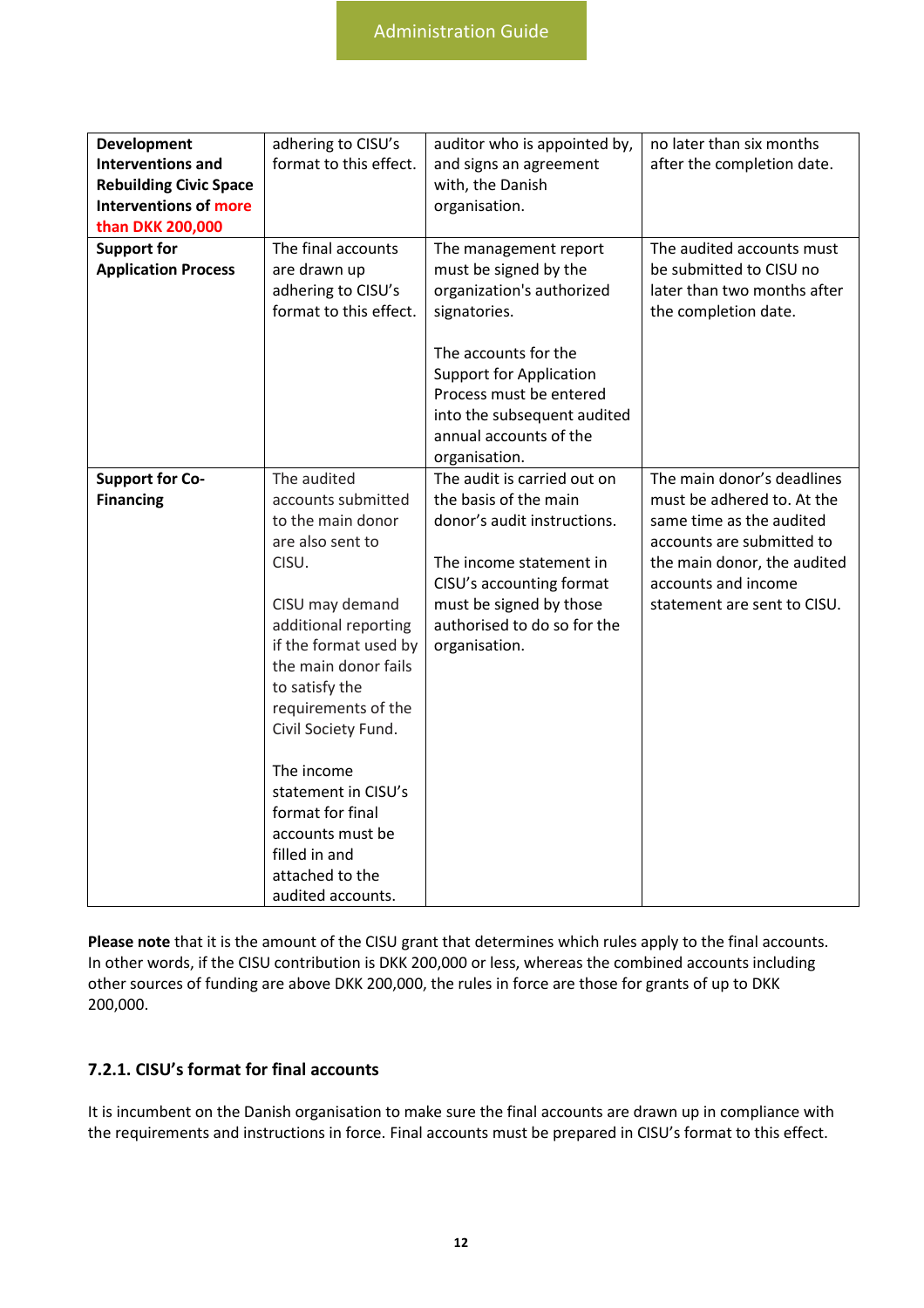The accounts must contain:

**Management report**: To be prepared by the Danish organisation. Signed by hand or digitally by someone authorised to do so on behalf of the organisation (e.g., chairperson of the governing body, treasurer, or management).

**Audit report/statement**: To be prepared by the auditor. The accounting format presents suggestions for how to design a report/statement. The auditor is welcome to insert his or her own report/statement, as long as it complies with CISU's requirements in this guide and in the audit instructions. The report/statement is signed by the auditor either by hand or digitally.

**Accounting practice used**: A description is prepared by the Danish organisation. If auditing has been conducted in the country of cooperation, the name of the local auditor is inserted into this section. Read more about requirements regarding local audits in section 7.2.4.

**Accounting report**: To be prepared by the Danish organisation. Remember to explain deviations between actual and budgeted spending larger than 10%. You should also describe how the budget margin has been spent.

**Income statement**: This document, sometimes also called a 'profit-and-loss account', comparing the budget to actual spending, is drawn up by the Danish organisation. Remember that it is the latest approved version of budget that should be used. No more expenses may be included under the column 'CISU Fund' than the amount granted. If there have been financial contributions to the intervention from sources other than CISU, these must be included under 'Other financial contributions'.

Please remember that no more than 2% of budget line 8 'Total activity costs' may be spent for 9 'DK partner project-related information 'and max. 7% of the total expenses for the Danish administration fee. Finally, no expenditure may be entered under the budget line 'Budget margin'. Expenses covered by the budget margin should instead be placed on the budget item where the money has been used.

#### **Notes to the accounts**:

- Note 1: **Disbursements from CISU**. The dates and amounts of all transfers from CISU to the organisation are written here.
- Note 2: **Specification of Danish payroll costs.** If salaries and/or overheads for the Danish grantholding organisation have been budgeted for, it must be stated how much of this labour cost is salaries and how much is counted as overheads. This is entered into a table for Technical Assistance (TA). After salaries and overheads have been entered, the spreadsheet will calculate the total TA for the grant, both as an amount and as a percentage of the grant.

To be eligible for charging overheads, the organisation must use a time registration system, so that the actual number of person-hours used can be calculated, documented and approved. See the Budget Guide for more details on the requirements and tasks that can be placed on the budget and hence invoiced. **Be aware that it is not allowed to charge overhead on salary costs after 31 December 2021.** 

• Note 3: **Specification of investments**. Remember to draw up a **transfer document**, if any equipment, stock, fixtures, and the likes are donated to the local partner at the end of the intervention.

If the price of such equipment, inventory and the likes exceed the *Danish tax authorities' definition of a minor acquisition* (as of 2020, this is DKK 14,100) that can be written off at once, with no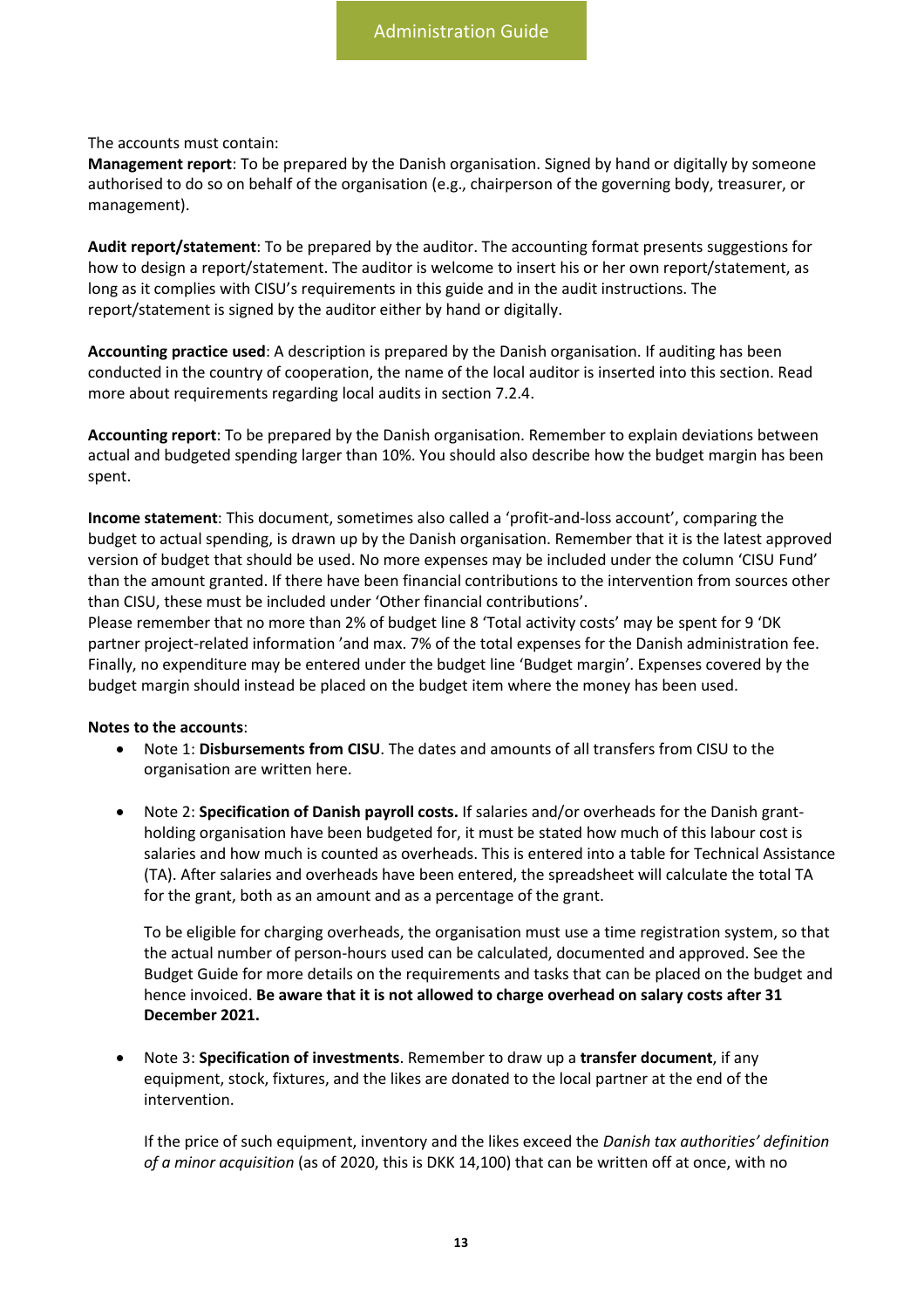provision for depreciation, it is obligatory to attach a signed transfer document between the Danish grant-holder and the local partner to be attached to the final accounts. The transfer document format defines what is covered by this rule and is available on [www.cisu.dk/skemaer.](http://www.cisu.dk/skemaer)

- Note 4: **Transfers to local partner**. At the time of preparing the final accounts, the conversion of accounting and/or expenditure in non-Danish currency should take place at the rate at which the disbursements have been exchanged, using the so-called **weighted average exchange rate**. This rate is calculated by listing all financial transfers from Denmark to the country of cooperation throughout the intervention. The total amount transferred in Danish kroner (DKK) is then divided by the total amount received in local currency, thus arriving at the weighted average exchange rate.
- Note 5: **Accounts between the grant-holder and CISU**. This note calculates if there are any unspent funds after the grant period has expired by subtracting the spending of grant funds from the grant amount, and adding possible interests gained. Read about unspent funds, interest, and refunds in the section below.

It is important to present the final accounts in a single, clear, well-organised and signed document.

#### **7.2.2. Expenditure after project end date, unspent funds, interest and repayments**

All activity costs must take place within the project period. However, the activity costs may be paid after the project end date. However, expenses related to the completion of the project, such as costs for final reporting and for auditing the final accounts, may take place and be paid after the project's end date, if it is ensured that these expenses are included in the final audit of the grant.

**Gained interests** (both in Denmark and abroad) and **exchange rate gains** (as a result of fluctuations in the rate of exchange between the Danish krone, DKK, and the local or other currencies used) can be spent on activities and the likes as part of the interventions, if this is approved by CISU. Such approval is obtained by uploading a budget change request to "Vores CISU" well in advance of the end of the intervention using the form "Request for change of intervention, intervention period and/or budget" available on www.cisu.dk/skemaer.

**Interests paid** in Denmark can be covered by the budget margin and should be entered into the final accounts under Activities.

**Please note**: It is incumbent on the Danish organisation to refund all unspent funds to CISU. This calls for being careful not to transfer excessive payments to local partners, as well as to pay continuous attention to spending and any interest earned in the country of cooperation.

Any unspent funds of as well as interests gained in Denmark and abroad must be repaid in connection with submission of the final accounts to CISU by depositing into the following bank accounts:

**The Civil Society Fund**: Jyske Bank, sort code 5078, account number 1159 814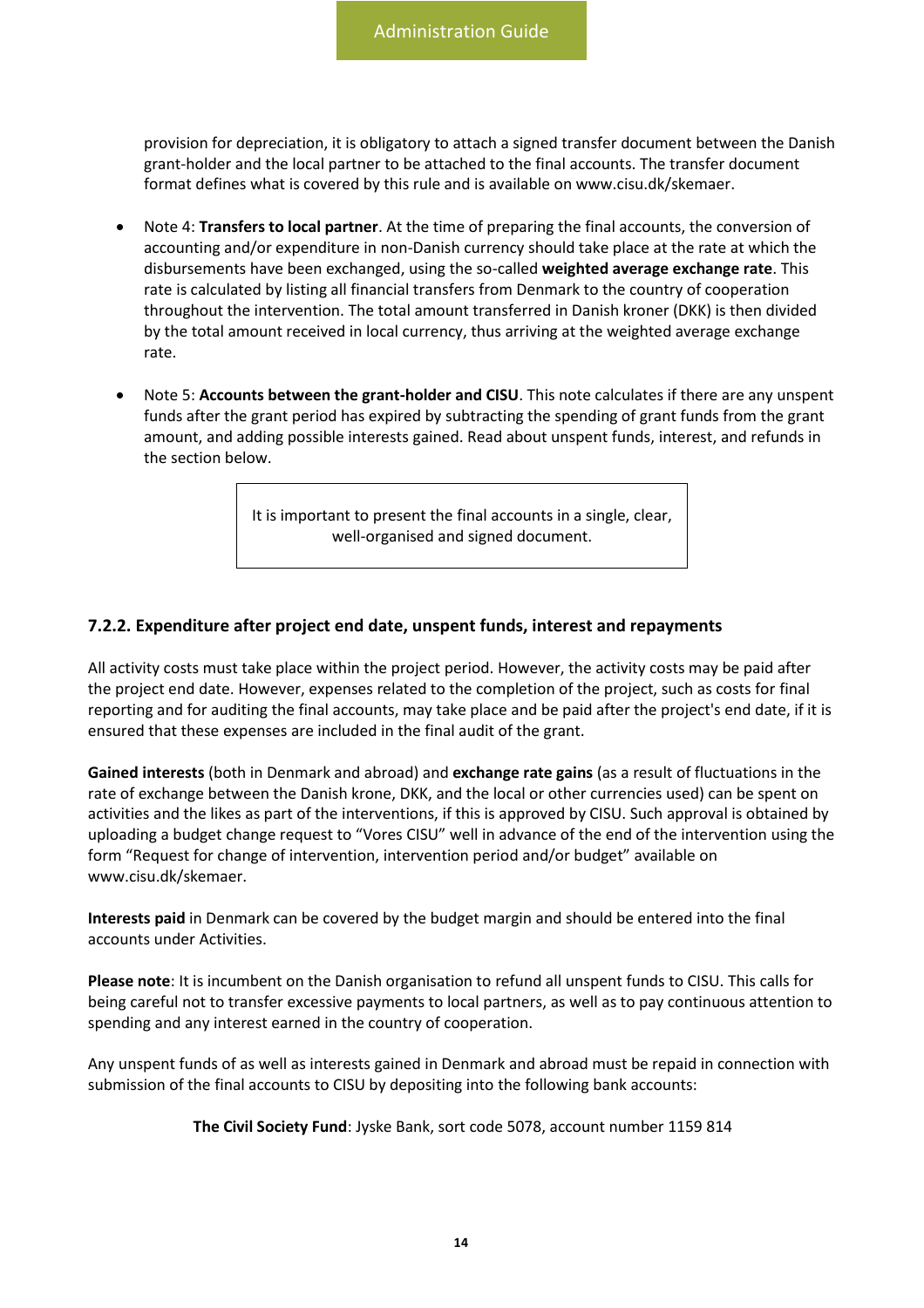#### <span id="page-15-0"></span>**7.2.3. Audit of final accounts for grants of DKK 200,000 or less**

Grants of DKK 200,000 or less are audited by an auditor appointed by CISU. Contact details for the auditor are found on www.cisu.dk/skemaer under the heading "Revision af afsluttende regnskab" (auditing).

The auditor's fee is paid directly by CISU upon approval of the final accounts. The audit must adhere to CISU's Administration Guide and the audit instruction manual of the Danish Ministry of Foreign Affairs for grants under DKK 500,000.

No later than two months after the completion date of the intervention, the following documents are forwarded to the auditor**:** 

- Completed accounting format
- Completed audit checklist for grants up to DKK 200,000, which is available on www.cisu.dk/skemaer
- Documentation as per the audit checklist
- Original vouchers (receipts) as per the audit checklist (both electronically as pdf files and physically by letter)
- Copy of final report

CISU sends the auditor an email message about the grant, including the contract and approved application.

As you submit the aforementioned material, you agree a final deadline for auditing the final accounts with the auditor. The deadline for submitting the final audited accounts to CISU is three months after the completion date of the intervention.

The auditor returns the final accounts in an audited state to the organisation, which must then be uploaded to "Vores CISU". The audit report and the management report must be signed by hand or digitally. The final accounts are submitted to CISU without the receipts.

CISU reserves the right to inspect samples of receipts at any time, regardless of the audit etc.

#### <span id="page-15-1"></span>**7.2.4. Audit of final accounts for grants of more than DKK 200,000**

The final accounts must be audited by an independent, certified auditor who is appointed by, and enters into an agreement with, the Danish organisation. The audit must adhere to CISU's Administration Guide and the Danish Ministry of Foreign Affairs' audit instruction manual for grants of below or over DKK 500,000, depending on the amount of the grant.

It is incumbent on the Danish organisation to ensure that the auditor appointed confirms in writing that he or she is willing to perform his audit tasks in keeping with the provisions of the audit instruction manual. When auditing the final accounts, the auditor must therefore mention in the audit report that the job has been performed in keeping with Danish Ministry of Foreign Affairs' audit instruction manual, and in accordance with the applicable Standard for Public Auditing (in Denmark known as SOR), which requires the audit report to have a separate section on performance audit and compliance audit. This requirement also applied for other financial contributions included in the accounts.

For **grants above DKK 500.000**, the auditor must draw up a long-form audit report, setting out his or her assessment and opinion in view of the audit conducted. The audit report can be attached to the final accounts or presented separately. If the auditor has prepared a Management Letter, it must be attached to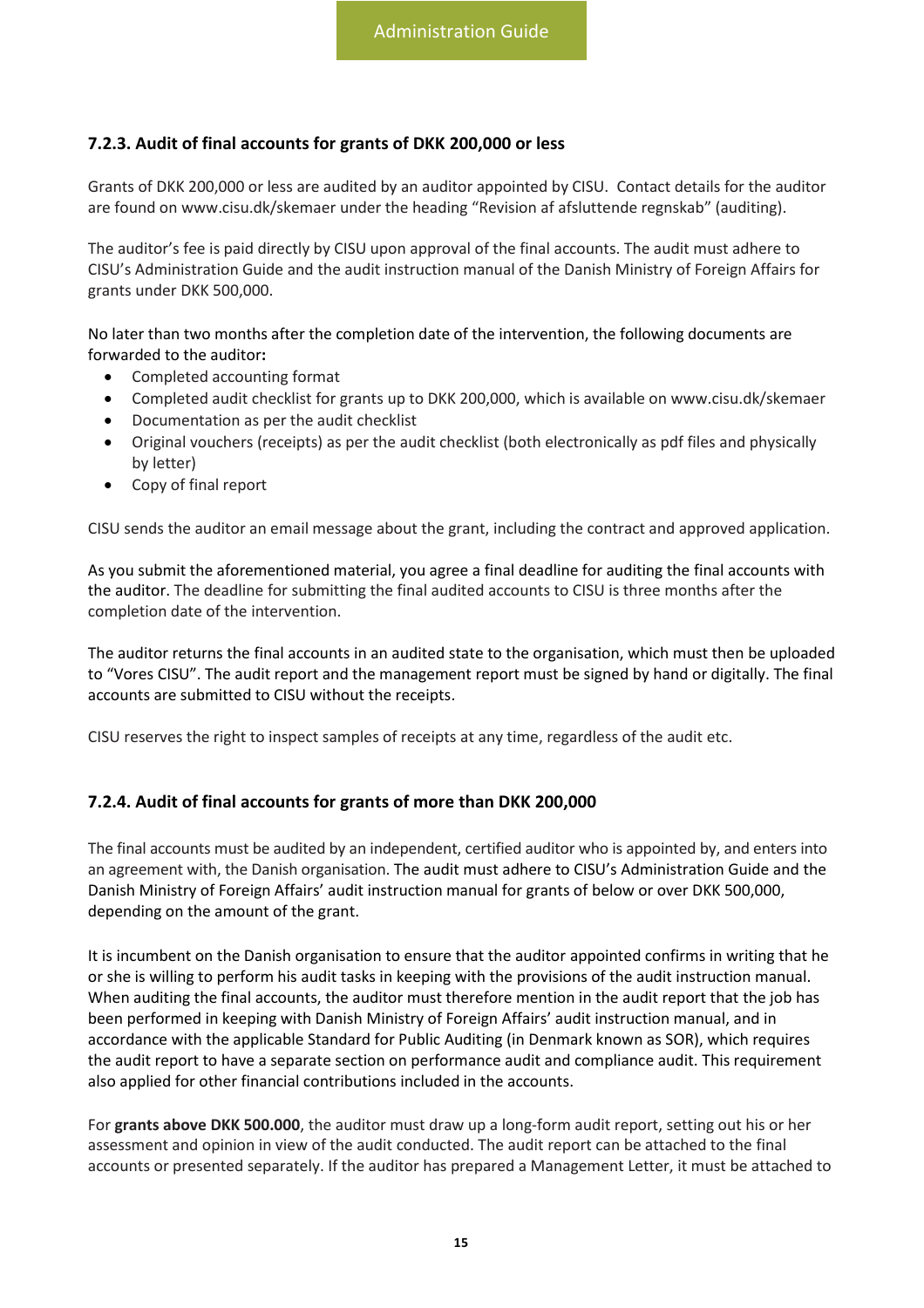the final accounts submitted to CISU along with the grant holder's response. The audit report, long-form audit report and management letter must be signed either by hand or digitally.

CISU reserves the right to inspect samples of receipts at any time, regardless of the audit etc.

#### <span id="page-16-0"></span>**7.2.5. Local audit**

**For grants above DKK 500,000**, it is required that an audit of the grant is conducted by an independent, certified auditor in the country of cooperation.

**For grants between DKK 200.000 and 500.000** it is *recommended* that an audit of the grant is conducted by an independent, certified auditor in the country of cooperation.

**For grants being paid out over several years**, it is *recommended* that an *annual* audit of the grant is conducted by an independent, certified auditor in the country of cooperation.

The audit must adhere to international auditing standards as well as to the Danish Ministry of Foreign Affairs' applicable audit instruction manual.

The Danish organisation's auditor should be involved in selecting the local auditor, who must adhere to international standards and carry out performance and compliance audit according to the Danish Ministry of Foreign Affairs' audit instruction manual.

It is recommended that the local auditor is selected within the first six months of the intervention period so that he or she has sufficient time to learn about the special audit requirements.

#### <span id="page-16-1"></span>**7.2.6 Storage of accounting materials and supporting documents**

The grantee must keep accounting records, in compliance with the requirements of the Danish Bookkeeping Act (Bogføringsloven). All partner organisations must keep all accounting documentation and materials for ten (10) years and all other project-related documents and files for five (5) years after completing the intervention.

The Danish organization must ensure that CISU, the Ministry of Foreign Affairs, the National Audit Office and the State Auditors get full access and assistance for project inspection, document review, accounting analysis, inventory control, etc. in Denmark and at the partner organisations.

## <span id="page-16-2"></span>**8. REPORTING OF PROBLEMS AND IRREGULARITIES**

The governing body and/or management of the Danish organisation is duty-bound to notify CISU immediately (i.e., no later than 14 days after the incident):

- If significant difficulties arise in the implementation of the intervention, including problems regarding compliance with the budget approved.
- If significant problems arise in the organisation's relationship with the authorities in the developing country of cooperation, the partner or expatriate staff.
- If there is well-founded suspicion or detection of theft, fraud, corruption, misuse, or similar